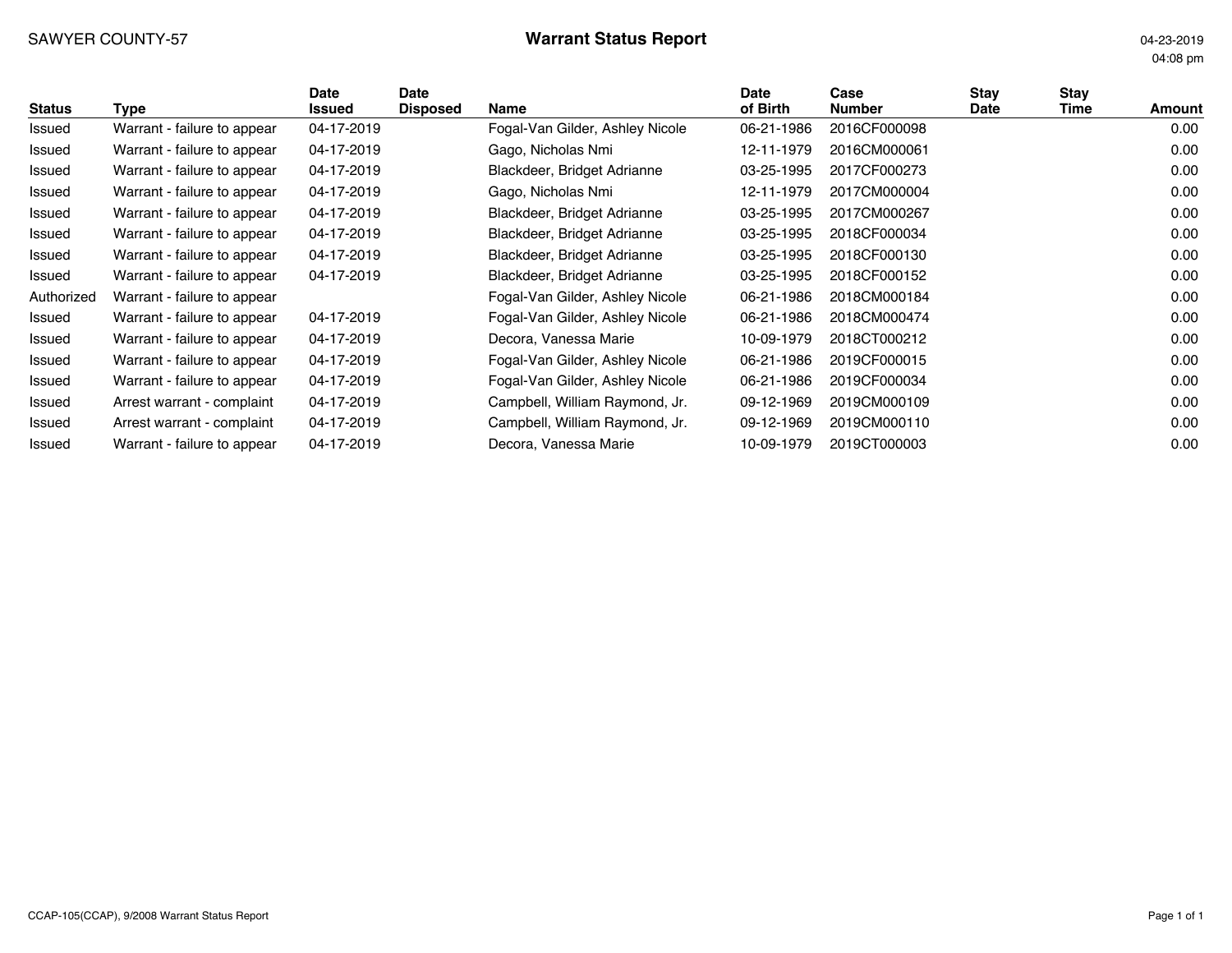Report Date: 04-23-2019 04:07 pm

| <b>Name</b><br><b>Address</b>                                          | <b>DOB</b> | Viol<br><b>Date</b> | Case No.<br>Cit No.        | Charge                                                      | <b>Amended</b><br>From | <b>Plea</b> | Disposition/<br><b>Date</b>                              | <b>Penalty</b>                                                                                                | <b>Amount</b> |
|------------------------------------------------------------------------|------------|---------------------|----------------------------|-------------------------------------------------------------|------------------------|-------------|----------------------------------------------------------|---------------------------------------------------------------------------------------------------------------|---------------|
| Anderson, Dylan R<br>245 5th Place Nw<br>Clear Lake, WI 54005          | 11-21-1994 | 03-11-2019          | 2019TR000315<br>AE5388961  | 346.57(5)<br>Exceeding Speed Zones,<br>etc. (20-24 MPH)     |                        | No Contest  | Guilty Due to No<br><b>Contest Plea</b><br>04-16-2019    | Forfeiture / Fine                                                                                             | \$225.70      |
| Butkus, Jill R<br>P.O. Box 66<br>Lake Nebagamon, WI 54849              | 07-09-1979 | 03-11-2019          | 2019TR000317<br>AE5388946  | 346.57(5)<br>Exceeding Speed Zones,<br>etc. (16-19 MPH)     |                        | No Contest  | Guilty Due to No<br><b>Contest Plea</b><br>04-16-2019    | Forfeiture / Fine                                                                                             | \$200.50      |
| Capelle, April L<br>10512 Wisconsin Ave<br>Hayward, WI 54843           | 04-01-1969 | 03-20-2019          | 2019TR000352<br>BB9702243  | 344.62(1)<br>Operating a motor vehicle<br>w/o insurance     |                        | No Contest  | Guilty Due to No<br><b>Contest Plea</b><br>04-16-2019    | Forfeiture / Fine                                                                                             | \$200.50      |
| Corbine, Wayne J<br>9224 N Schoolhouse Lane<br>Hayward, WI 54843       | 06-16-1970 | 02-05-2019          | 2019TR000157<br>AE0145740  | 343.44(1)(a)<br><b>Operating While</b><br>Suspended         |                        | No Contest  | Dismissed on<br><b>Prosecutor's Motion</b><br>04-17-2019 |                                                                                                               |               |
| Fawcett, Topanga R<br>15991N Second Street<br>Hayward, WI 54843        | 12-01-2005 | 04-03-2019          | 2019FO000154<br>6V814ZCGZX | 118.163<br>Truancy                                          |                        |             | Administrative<br>Disposition<br>04-18-2019              |                                                                                                               |               |
| Isham, David Bryan<br>11664W County Hwy Cc<br>Couderay, WI 54828       | 03-12-1962 | 11-23-2018          | 2018TR001349<br>BC2106554  | 343.05(3)(a)<br>Operate w/o Valid<br>License(1st Violation) |                        | No Contest  | Dismissed on<br><b>Prosecutor's Motion</b><br>04-16-2019 |                                                                                                               |               |
| Isham, David B<br>11694 W County Road CC<br>Couderay, WI 54828         | 03-12-1962 | 11-23-2018          | 2019TR000017<br>BD164725-1 | 346.63(1)(b)<br>Operating $w/$ PAC $>=$ 0.15<br>(1st)       |                        |             | Dismissed on<br><b>Prosecutor's Motion</b><br>04-16-2019 |                                                                                                               |               |
| Isham, David Bryan<br>11664W County Hwy Cc<br>Couderay, WI 54828       | 03-12-1962 | 11-23-2018          | 2018TR001348<br>BC2106543  | 346.63(1)(a)<br>OWI (1st)                                   |                        | No Contest  | Guilty Due to No<br><b>Contest Plea</b><br>04-16-2019    | Forfeiture / Fine<br><b>DOT License</b><br>Revoked<br>8 Months<br>Ignition interlock<br>Alcohol<br>assessment | \$987.50      |
| Lemke, Robert Emil<br>2883 Shelter Creek Ct<br>Green Bay, WI 54313     | 11-22-1942 | 03-11-2019          | 2019TR000321<br>AE5388950  | 346.57(5)<br>Exceeding Speed Zones,<br>etc. (16-19 MPH)     |                        | No Contest  | Guilty Due to No<br><b>Contest Plea</b><br>04-16-2019    | Forfeiture / Fine                                                                                             | \$200.50      |
| Mansheim, Brian James<br>15221 W Us Highway 63 #3<br>Hayward, WI 54843 | 12-30-2001 | 03-27-2019          | 2019TR000361<br>BB9702254  | 346.89(1)<br>Inattentive Driving                            |                        | No Contest  | Guilty Due to No<br><b>Contest Plea</b><br>04-16-2019    | Forfeiture / Fine                                                                                             | \$187.90      |

CCAP-139(CCAP), 08/2009 Criminal and Traffic Disposition Report **Page 1 of 2** and 2012 of 2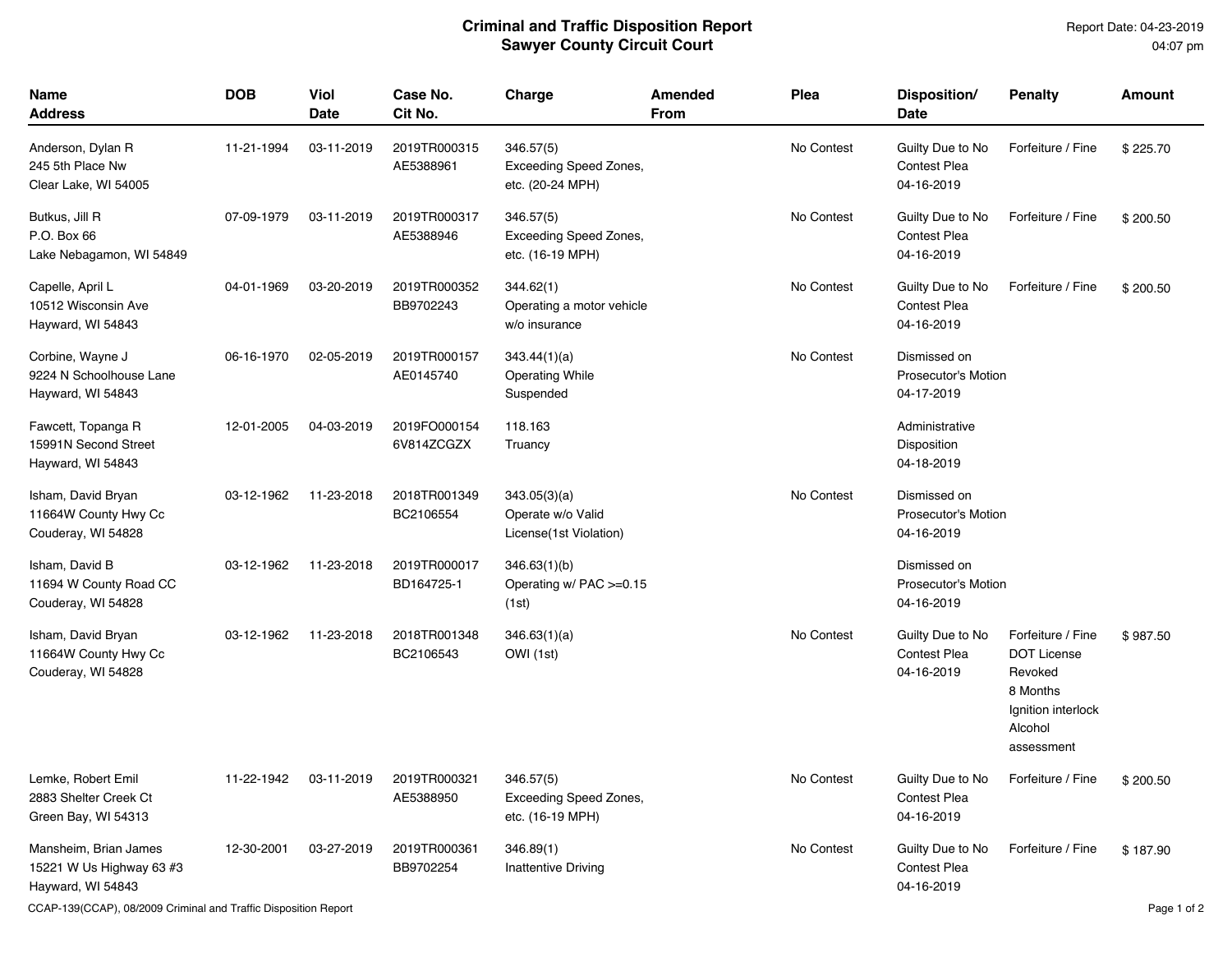Report Date: 04-23-2019 04:07 pm

| <b>Name</b><br><b>Address</b>                                      | <b>DOB</b> | Viol<br><b>Date</b> | Case No.<br>Cit No.       | Charge                                                         | Amended<br><b>From</b> | Plea       | Disposition/<br>Date                                  | <b>Penalty</b>    | <b>Amount</b> |
|--------------------------------------------------------------------|------------|---------------------|---------------------------|----------------------------------------------------------------|------------------------|------------|-------------------------------------------------------|-------------------|---------------|
| Morrow, Christopher A<br>12594 W Lilly Pad Ln<br>Hayward, WI 54843 | 01-03-1993 | 03-11-2019          | 2019TR000311<br>BD6135533 | 344.62(2)<br>Operating motor vehicle<br>w/o proof of insurance |                        | No Contest | Guilty Due to No<br><b>Contest Plea</b><br>04-16-2019 | Forfeiture / Fine | \$10.00       |
| Morrow, Christopher A<br>12594 W Lilly Pad Ln<br>Hayward, WI 54843 | 01-03-1993 | 03-11-2019          | 2019TR000310<br>BD6135522 | 343.44(1)(a)<br><b>Operating While</b><br>Suspended            |                        | No Contest | Guilty Due to No<br><b>Contest Plea</b><br>04-16-2019 | Forfeiture / Fine | \$200.50      |
| Vanbuskirk, Tyler James<br>W5885 Obrien Rd<br>Trego, WI 54888      | 05-07-1991 | 03-13-2019          | 2019TR000327<br>BD6135566 | 344.62(1)<br>Operating a motor vehicle<br>w/o insurance        |                        | No Contest | Guilty Due to No<br><b>Contest Plea</b><br>04-16-2019 | Forfeiture / Fine | \$200.50      |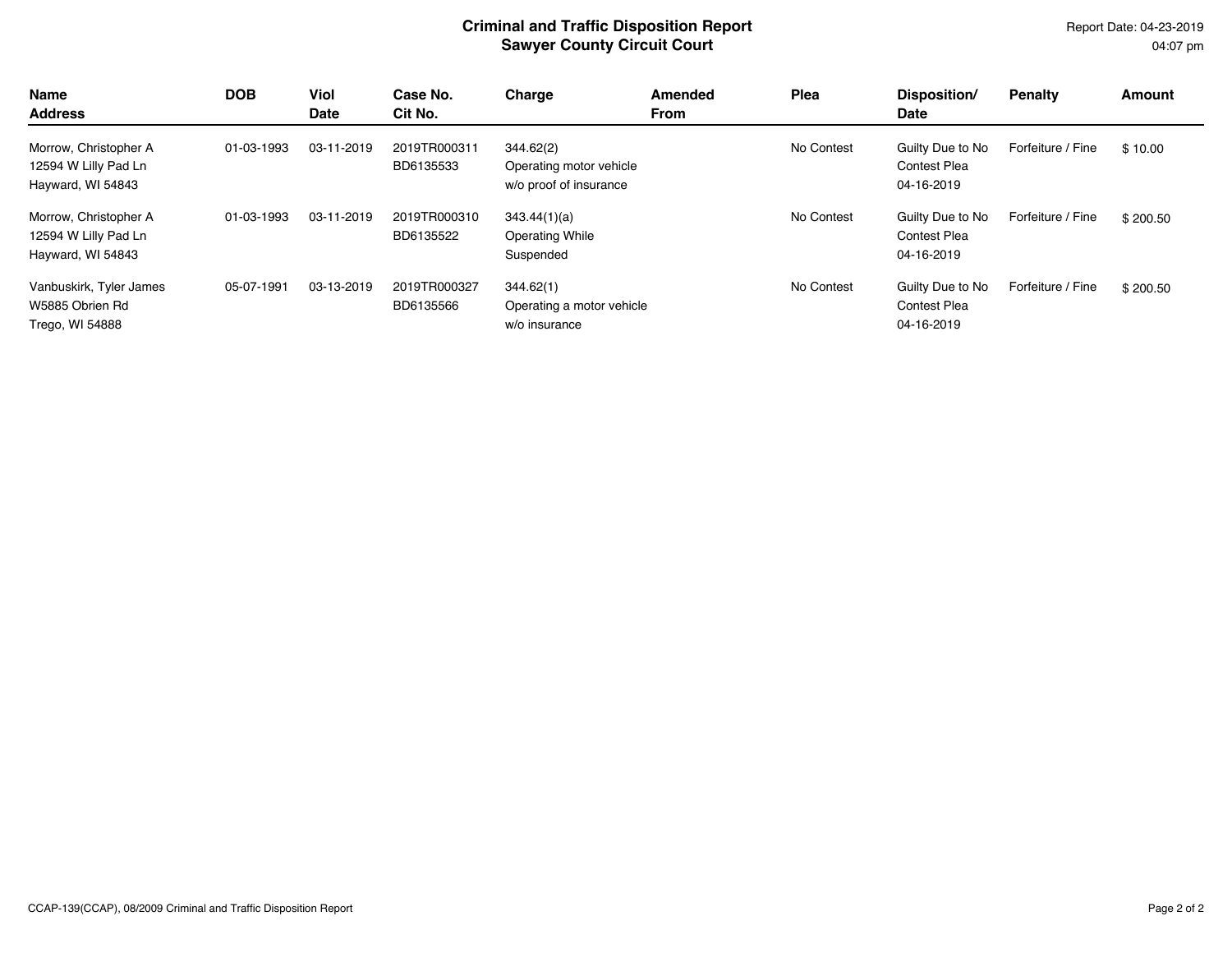| <b>Name</b><br><b>Address</b>                                                                                        | <b>DOB</b> | Viol<br><b>Date</b> | Case No.<br>Cit No. | Charge                                                                                    | <b>Amended</b><br><b>From</b> | Plea       | Disposition/<br>Date                                         | <b>Penalty</b>             | <b>Amount</b> |
|----------------------------------------------------------------------------------------------------------------------|------------|---------------------|---------------------|-------------------------------------------------------------------------------------------|-------------------------------|------------|--------------------------------------------------------------|----------------------------|---------------|
| Carley, Erica Rose<br>1025 W Macarthur Avenue<br>Eau Claire, WI 54701                                                | 06-05-1984 | 12-05-2017          | 2017CM000442        | 946.49(1)(a)<br>Bail<br>Jumping-Misdemeanor                                               |                               | No Contest | Guilty Due to No<br><b>Contest Plea</b><br>04-16-2019        | Local jail<br>Costs        | \$443.00      |
| Carley, Erica Rose<br>1025 W Macarthur Avenue<br>Eau Claire, WI 54701                                                | 06-05-1984 | 06-26-2017          | 2017CT000183        | 343.44(1)(b)<br><b>Operating While Revoked</b><br>(Rev due to alc/contr<br>subst/refusal) |                               |            | <b>Charge Dismissed</b><br>but Read In<br>04-16-2019         |                            |               |
| Carley, Erica Rose<br>1025 W Macarthur Avenue<br>Eau Claire, WI 54701                                                | 06-05-1984 | 05-09-2017          | 2017CM000199        | 946.41(1)<br>Resisting or Obstructing<br>an Officer                                       |                               | No Contest | Guilty Due to No<br><b>Contest Plea</b><br>04-16-2019        | Local jail<br>Costs        | \$443.00      |
| Corbine, Wayne Jerome<br>9224 N Schoolhouse Lane<br>Hayward, WI 54843                                                | 06-16-1970 | 02-05-2019          | 2019CM000055        | 961.41(3g)(e)<br>Possession of THC                                                        |                               | Guilty     | Guilty Due to Guilty Forfeiture / Fine<br>Plea<br>04-17-2019 | Costs                      | \$673.50      |
| Frami, Joshua James<br><b>Stanley Correctional Facility</b><br>#554049<br>100 Corrections Drive<br>Stanley, WI 54768 | 09-25-1982 | 07-11-2016          | 2016CF000141        | 943.32(1)(a)<br>Robbery with Use of<br>Force<br>[939.32 - Attempt]                        |                               | Guilty     | Guilty Due to Guilty State prison<br>Plea<br>11-27-2018      | Extended<br>Supervision    | \$518.00      |
|                                                                                                                      |            | 07-11-2016          | 2016CF000141        | 946.42(3)(a)<br><b>Escape-Criminal Arrest</b>                                             |                               | Guilty     | Guilty Due to Guilty State prison<br>Plea<br>11-27-2018      | Extended<br>Supervision    | \$518.00      |
| Geshick, Brandon Lee<br>24785 Angeline Avenue<br>Webster, WI 54893                                                   | 11-17-1991 | 09-13-2018          | 2018CM000406        | 940.19(1)<br>Battery<br>$[968.075(1)(a) - Domestic$<br>Abuse]                             |                               |            | <b>Charge Dismissed</b><br>but Read In<br>04-16-2019         |                            |               |
|                                                                                                                      |            | 09-13-2018          | 2018CM000406        | 947.01(1)<br><b>Disorderly Conduct</b>                                                    | <b>Disorderly Conduct</b>     | No Contest | Guilty Due to No<br><b>Contest Plea</b><br>04-16-2019        | Forfeiture / Fine<br>Costs | \$579.00      |
| Isham, Kathryn Marie<br>12874W Haskins Road<br>Hayward, WI 54843                                                     | 01-22-1967 | 07-20-2018          | 2018CF000242        | 946.49(1)(b)<br><b>Bail Jumping-Felony</b>                                                |                               |            | <b>Charge Dismissed</b><br>but Read In<br>04-16-2019         |                            |               |
|                                                                                                                      |            | 07-20-2018          | 2018CF000242        | 450.11(7)(h)<br>Possess/Illegally<br><b>Obtained Prescription</b>                         |                               |            | <b>Charge Dismissed</b><br>but Read In<br>04-16-2019         |                            |               |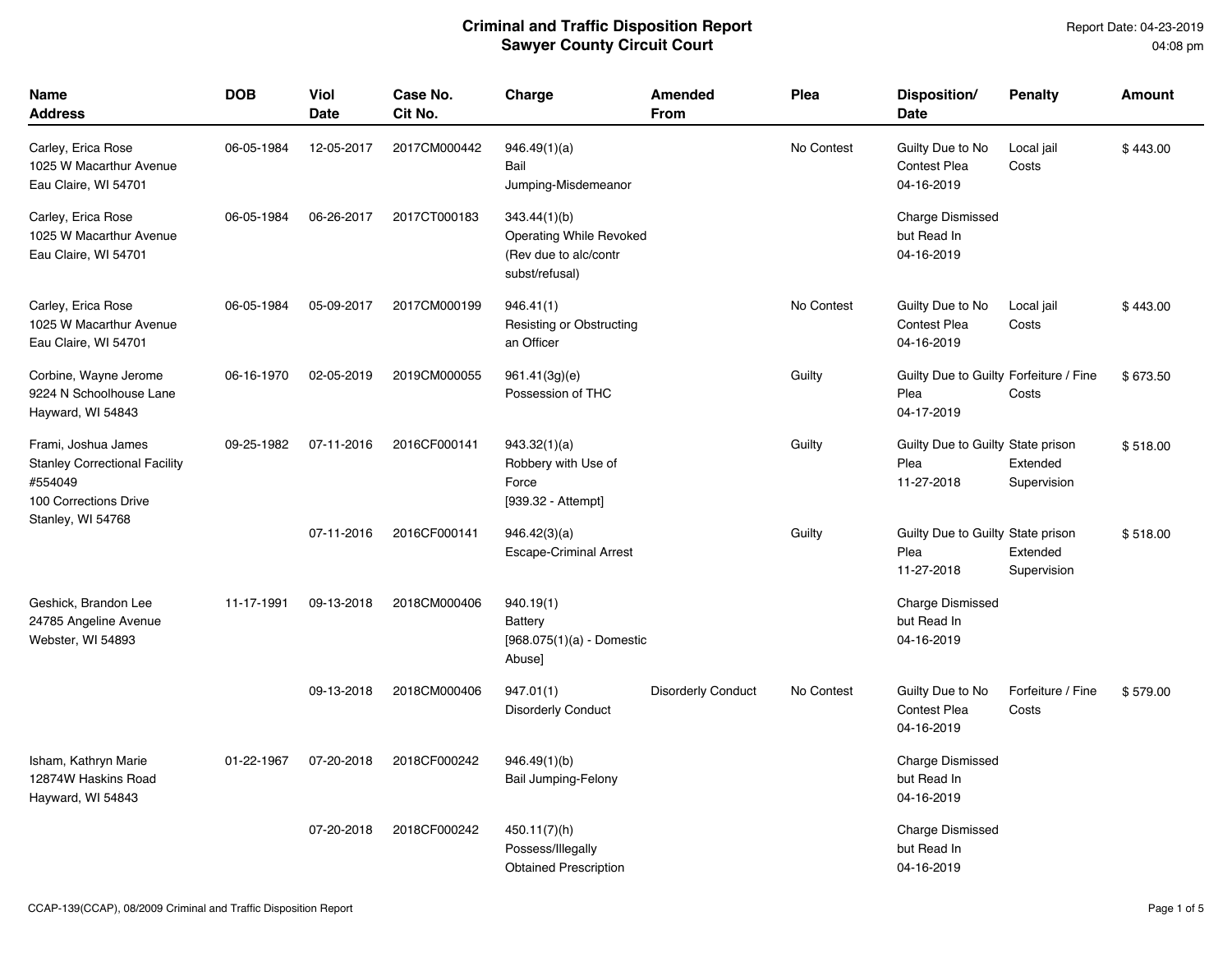Report Date: 04-23-2019 04:08 pm

| <b>Name</b><br><b>Address</b>                                    | <b>DOB</b> | Viol<br><b>Date</b> | Case No.<br>Cit No. | Charge                                                                                                   | Amended<br>From | Plea       | Disposition/<br>Date                                  | <b>Penalty</b>                           | Amount   |
|------------------------------------------------------------------|------------|---------------------|---------------------|----------------------------------------------------------------------------------------------------------|-----------------|------------|-------------------------------------------------------|------------------------------------------|----------|
| Isham, David Bryan<br>11664W County Rd. Cc<br>Couderay, WI 54828 | 03-12-1962 | 11-23-2018          | 2018CF000379        | 943.23(2)<br>Take and Drive Vehicle<br>w/o Consent                                                       |                 | No Contest | Guilty Due to No<br><b>Contest Plea</b><br>04-16-2019 | Probation, sent<br>withheld              | \$664.00 |
|                                                                  |            | 11-23-2018          | 2018CF000379        | 946.49(1)(b)<br>Bail Jumping-Felony                                                                      |                 |            | Charge Dismissed<br>but Read In<br>04-16-2019         |                                          |          |
|                                                                  |            | 11-23-2018          | 2018CF000379        | 946.41(1)<br>Resisting or Obstructing<br>an Officer                                                      |                 |            | Charge Dismissed<br>but Read In<br>04-16-2019         |                                          |          |
| Isham, David Bryan<br>11664W County Rd. Cc<br>Couderay, WI 54828 | 03-12-1962 | 11-10-2018          | 2018CF000377        | 940.203(2)<br>Battery or Threat to<br>Judge, Prosecutor, or<br>Law Enforcement Officer                   |                 | No Contest | Guilty Due to No<br><b>Contest Plea</b><br>04-16-2019 | Local jail<br>Forfeiture / Fine<br>Costs | \$664.00 |
| Isham, Kathryn Marie<br>12874W Haskins Road<br>Hayward, WI 54843 | 01-22-1967 | 08-01-2017          | 2017CF000308        | 943.203(2)(a)<br>Identity Theft - Obtain<br>Money or Credit<br>[939.31 - Conspiracy to<br>Commit]        |                 |            | Charge Dismissed<br>but Read In<br>04-16-2019         |                                          |          |
|                                                                  |            | 10-06-2017          | 2017CF000308        | 943.203(2)(a)<br>Identity Theft - Obtain<br>Money or Credit<br>[939.05 - PTAC, as a<br>Party to a Crime] |                 |            | Charge Dismissed<br>but Read In<br>04-16-2019         |                                          |          |
|                                                                  |            | 08-01-2017          | 2017CF000308        | 943.38(1)<br>Forgery<br>[939.31 - Conspiracy to<br>Commit]                                               |                 |            | Charge Dismissed<br>but Read In<br>04-16-2019         |                                          |          |
|                                                                  |            | 08-01-2017          | 2017CF000308        | 943.38(2)<br>Forgery-Uttering<br>[939.31 - Conspiracy to<br>Commit]                                      |                 |            | Charge Dismissed<br>but Read In<br>04-16-2019         |                                          |          |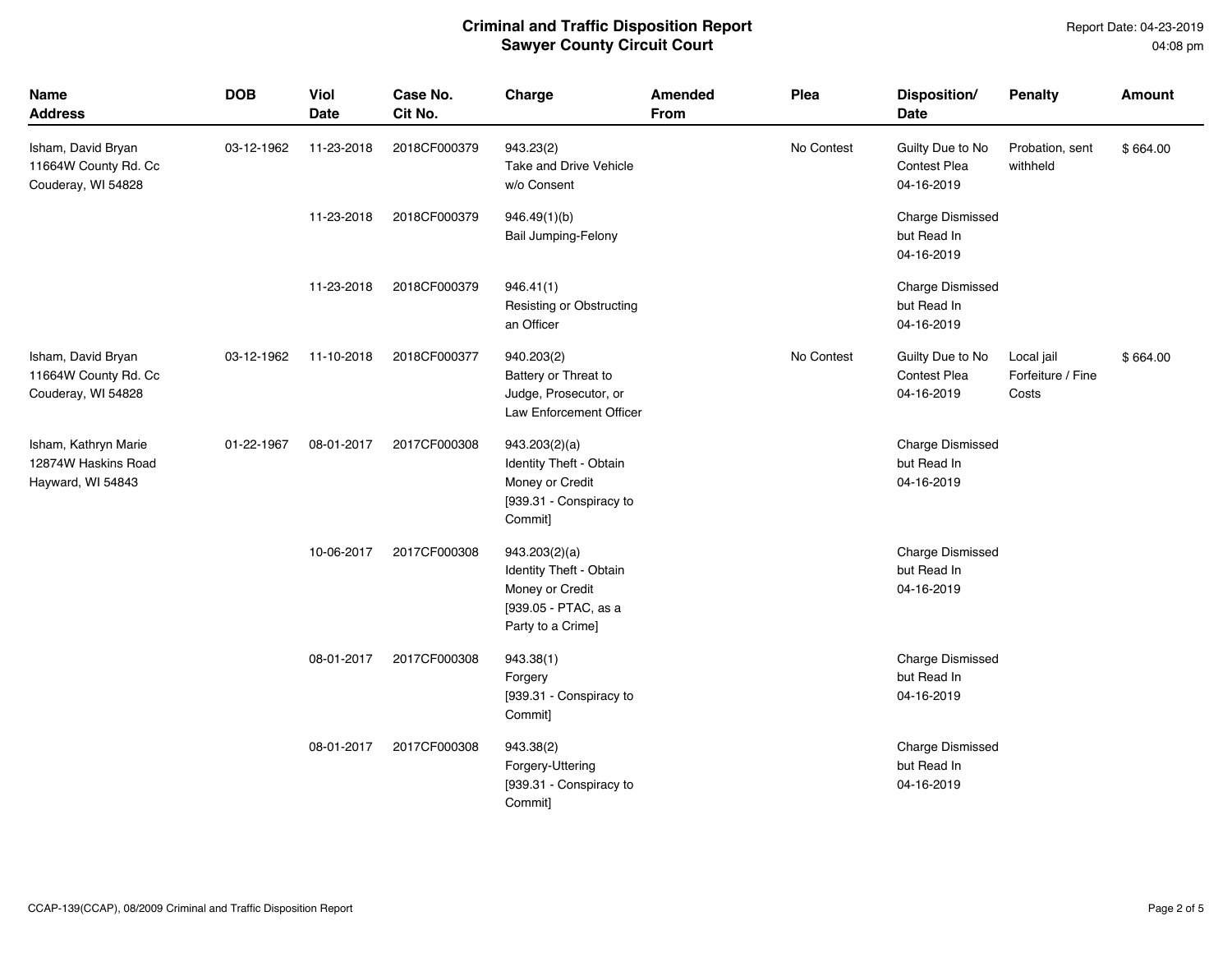Report Date: 04-23-2019 04:08 pm

| <b>Name</b><br><b>Address</b>                                   | <b>DOB</b> | <b>Viol</b><br>Date | Case No.<br>Cit No. | Charge                                                                                           | <b>Amended</b><br>From | Plea       | Disposition/<br><b>Date</b>                                | <b>Penalty</b> | <b>Amount</b> |
|-----------------------------------------------------------------|------------|---------------------|---------------------|--------------------------------------------------------------------------------------------------|------------------------|------------|------------------------------------------------------------|----------------|---------------|
|                                                                 |            | 10-06-2017          | 2017CF000308        | 943.38(2)<br>Forgery-Uttering<br>[939.05 - PTAC, as a<br>Party to a Crime]                       |                        |            | Charge Dismissed<br>but Read In<br>04-16-2019              |                |               |
|                                                                 |            | 08-01-2017          | 2017CF000308        | 943.24(2)<br><b>Issue of Worthless</b><br>Checks (>\$2500)<br>[939.31 - Conspiracy to<br>Commit] |                        | Guilty     | Guilty Due to Guilty Probation, sent<br>Plea<br>04-16-2019 | withheld       | \$1057.19     |
| Johnson, Deanna Marie<br>14133W Poplar Ave<br>Hayward, WI 54843 | 09-26-1970 | 05-24-2017          | 2017CM000188        | 961.573(1)<br>Possess Drug<br>Paraphernalia<br>$[939.62(1)(a) - Habitual$<br>Criminality]        |                        | No Contest | Guilty Due to No<br>Contest Plea<br>11-28-2017             | Costs          | \$465.60      |
|                                                                 |            | 05-24-2017          | 2017CM000188        | 961.573(1)<br>Possess Drug<br>Paraphernalia<br>$[939.62(1)(a) - Habitual$<br>Criminality]        |                        | No Contest | Guilty Due to No<br>Contest Plea<br>11-28-2017             | Costs          | \$465.60      |
|                                                                 |            | 05-24-2017          | 2017CM000188        | 961.573(1)<br>Possess Drug<br>Paraphernalia<br>$[29.974(1) - Repeated]$                          |                        |            | Charge Dismissed<br>but Read In<br>11-28-2017              |                |               |
|                                                                 |            | 05-24-2017          | 2017CM000188        | 961.573(1)<br>Possess Drug<br>Paraphernalia<br>$[29.974(1) - Repeated]$                          |                        |            | <b>Charge Dismissed</b><br>but Read In<br>11-28-2017       |                |               |
|                                                                 |            | 05-24-2017          | 2017CM000188        | 961.573(1)<br>Possess Drug<br>Paraphernalia<br>$[29.974(1) - Repeated]$                          |                        |            | Charge Dismissed<br>but Read In<br>11-28-2017              |                |               |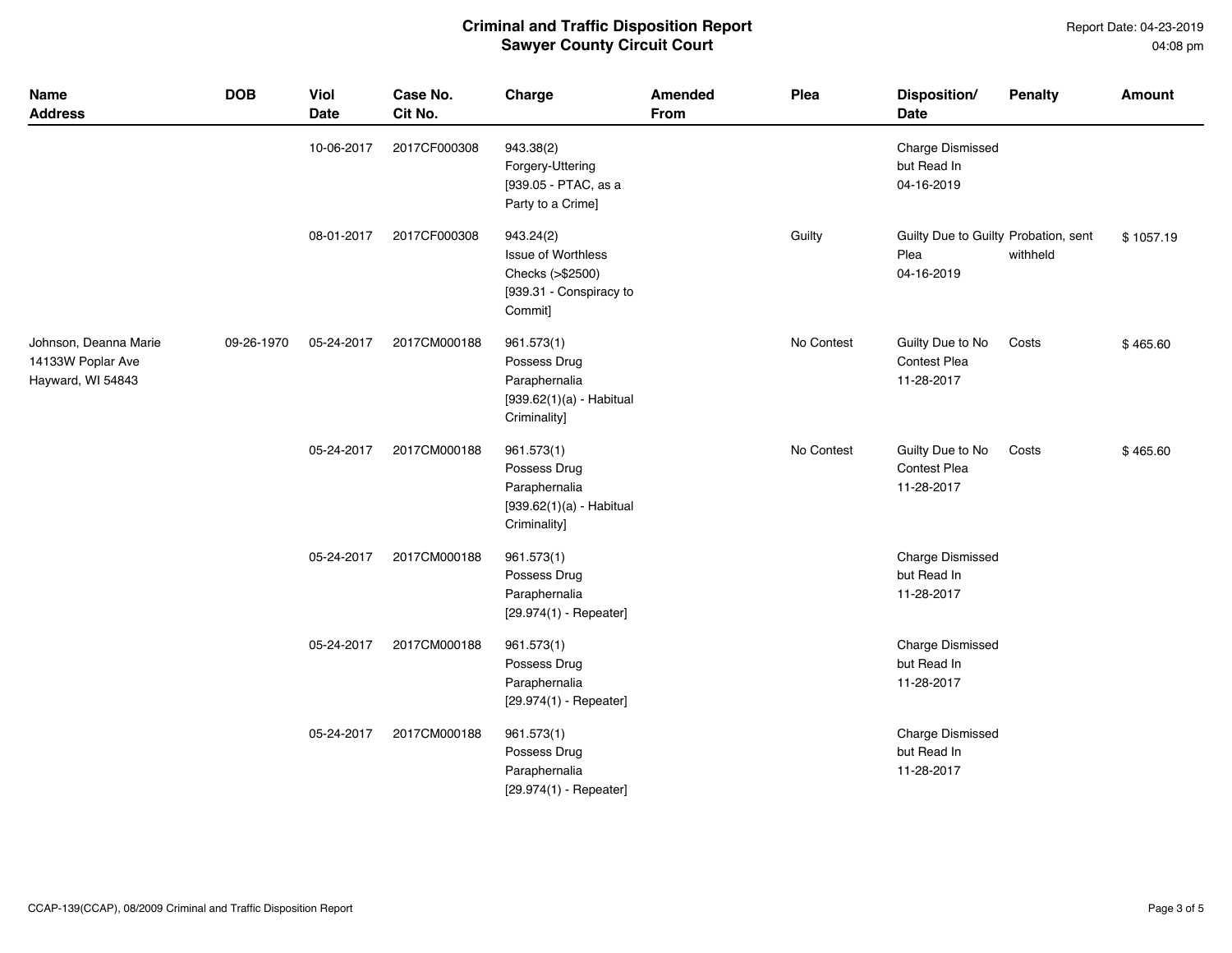Report Date: 04-23-2019 04:08 pm

| <b>Name</b><br><b>Address</b>                                   | <b>DOB</b> | Viol<br>Date | Case No.<br>Cit No. | Charge                                                                                                   | <b>Amended</b><br><b>From</b> | Plea       | Disposition/<br>Date                                       | <b>Penalty</b>                                     | <b>Amount</b> |
|-----------------------------------------------------------------|------------|--------------|---------------------|----------------------------------------------------------------------------------------------------------|-------------------------------|------------|------------------------------------------------------------|----------------------------------------------------|---------------|
| Johnson, Deanna Marie<br>14133W Poplar Ave<br>Hayward, WI 54843 | 09-26-1970 | 10-23-2018   | 2018CF000317        | 946.49(1)(b)<br><b>Bail Jumping-Felony</b>                                                               |                               | Guilty     | Guilty Due to Guilty Probation, sent<br>Plea<br>04-17-2019 | imposed<br>State prison<br>Extended<br>Supervision | \$518.00      |
| Johnson, Deanna Marie<br>14133W Poplar Ave<br>Hayward, WI 54843 | 09-26-1970 | 05-08-2018   | 2018CF000215        | 961.41(3g)(g)<br>Possession of<br>Methamphetamine<br>$[961.48(1)(b) - Second$<br>and Subsequent Offense] |                               | Guilty     | Guilty Due to Guilty Probation, sent<br>Plea<br>04-17-2019 | imposed<br>State prison<br>Extended<br>Supervision | \$518.00      |
|                                                                 |            | 05-08-2018   | 2018CF000215        | 961.573(1)<br>Possess Drug<br>Paraphernalia                                                              |                               |            | <b>Charge Dismissed</b><br>but Read In<br>04-17-2019       |                                                    |               |
| Johnson, Deanna Marie<br>14133W Poplar Ave<br>Hayward, WI 54843 | 09-26-1970 | 07-14-2015   | 2015CF000204        | 961.41(1m)(e)2<br>Possess w/<br>Intent-Amphetamine(>3-10g)                                               |                               |            | <b>Charge Dismissed</b><br>but Read In<br>03-29-2017       |                                                    |               |
|                                                                 |            | 07-14-2015   | 2015CF000204        | 961.41(1m)(h)1<br>Possess w/Intent-THC<br>$\left($ <=200 grams)                                          |                               |            | <b>Charge Dismissed</b><br>but Read In<br>03-29-2017       |                                                    |               |
|                                                                 |            | 07-14-2015   | 2015CF000204        | 961.42(1)<br>Maintain Drug Trafficking<br>Place                                                          |                               | No Contest | Guilty Due to No<br><b>Contest Plea</b><br>03-29-2017      | Local jail<br>Costs                                | \$1630.50     |
|                                                                 |            | 07-14-2015   | 2015CF000204        | 961.573(1)<br>Possess Drug<br>Paraphernalia                                                              |                               |            | <b>Charge Dismissed</b><br>but Read In<br>03-29-2017       |                                                    |               |
| Johnson, Deanna Marie<br>14133W Poplar Ave<br>Hayward, WI 54843 | 09-26-1970 | 12-28-2016   | 2017CF000012        | 946.49(1)(b)<br><b>Bail Jumping-Felony</b>                                                               |                               | No Contest | Guilty Due to No<br><b>Contest Plea</b><br>03-29-2017      | Local jail<br>Costs                                | \$654.00      |
|                                                                 |            | 12-28-2016   | 2017CF000012        | 946.41(1)<br>Resisting or Obstructing<br>an Officer                                                      |                               |            | <b>Charge Dismissed</b><br>but Read In<br>03-29-2017       |                                                    |               |
| Johnson, Deanna Marie<br>14133W Poplar Ave<br>Hayward, WI 54843 | 09-26-1970 | 08-14-2014   | 2015CF000154        | 961.41(1)(e)1<br>Manuf/Deliver<br>Amphetamine(<=3g)                                                      |                               | No Contest | Guilty Due to No<br><b>Contest Plea</b><br>03-29-2017      | Local jail<br>Costs                                | \$1718.50     |

CCAP-139(CCAP), 08/2009 Criminal and Traffic Disposition Report Page 4 of 5